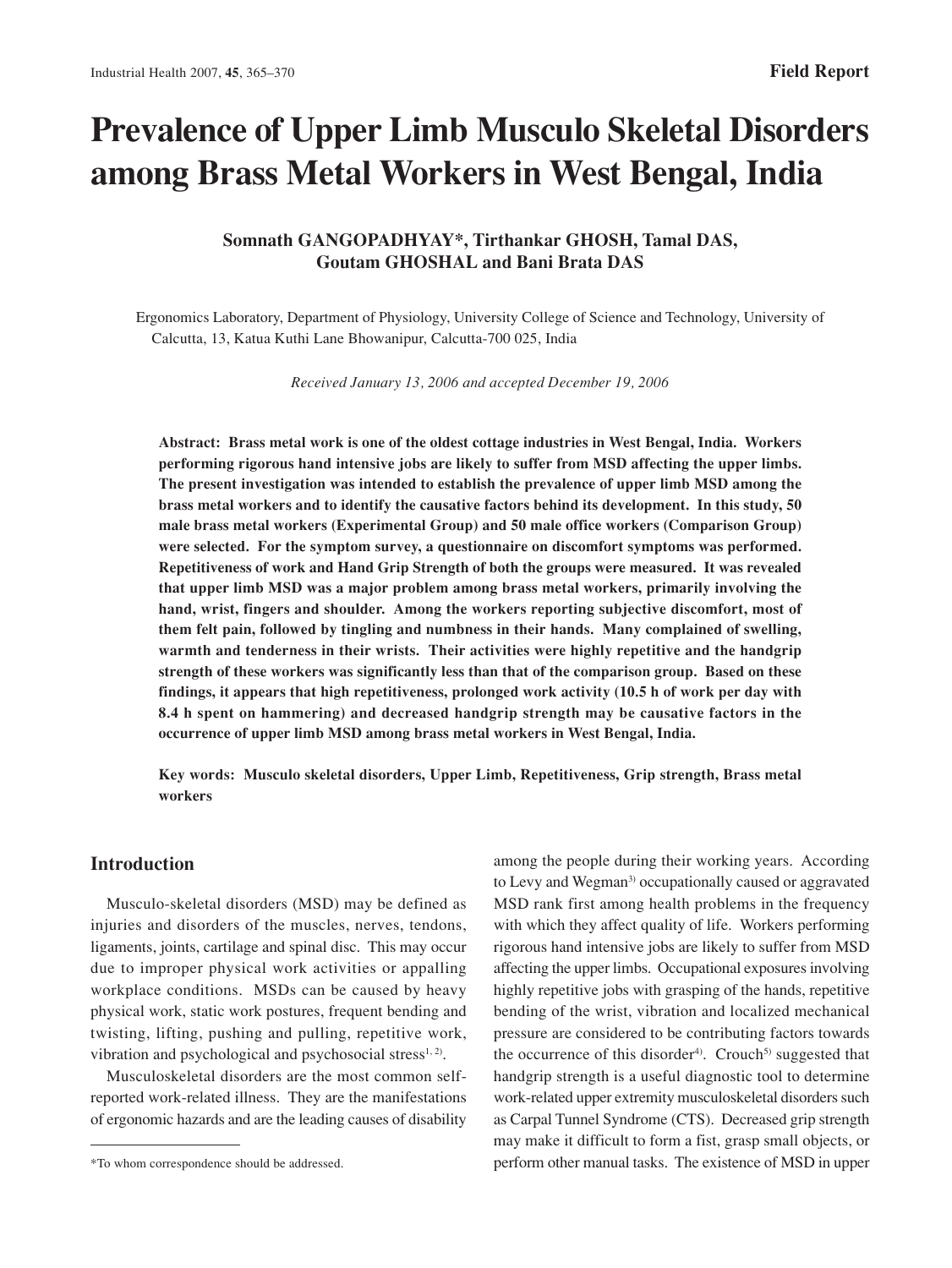limbs can be detected by examining pain, numbness and tingling in the hands and tenderness, swelling and warmth in the wrists<sup>5)</sup>. An association of MSD with various industrial work has been found in  $UK^6$ . This study revealed that upper limb disorder rank second only to back complaints in various work organization in UK. It was also reported that the workers, who were exposed to repetitive work for long time, the occurrence of MSD was found to be very high among them.

Brass metal work is one of the oldest cottage industries in India, particularly in West Bengal. Although these types of work were practiced throughout West Bengal for many years, in recent times they are carried out in the central part of West Bengal in places like Nabadwip and Berhampore. In this job household utensils are prepared in a large scale. At first, a sheet of brass metal is continuously hammered manually for giving shape and then the utensils are designed by engraving with cutters. Finally they are polished and made ready for sale. As hammering is the most predominant activity in the entire work process, a large number of workers are engaged in this activity. Although brass metal work are carried out for so many years, yet no such study on these works has been reported so far. Moreover it has been reported that many workers in the Berhampore region have left their jobs in the last few years primarily due to work-related upper limb MSDs. Thus in the present study, the prevalence of upper limb MSD among these brass metal workers associated with strenuous hand intensive jobs will be evaluated by comparing with office bearers involved in minimally hand intensive jobs.

## **Materials and Methods**

#### *Subjects*

The study was performed on 50 male brass metal workers, designated as the experimental group, engaged in rigorous hand intensive jobs including hammering (weight of each hammer on an average is 2.5 kg). Since the number of such workers had undergone a steady decline over the years, out of the existing 150 workers, 50 were chosen for the study. To avoid selection bias, workers were selected randomly from the Berhampore subdivision of West Bengal. The workers were first selected in the age range of 27–42 yr and then 50 workers were selected from them by lottery (Table 1). This subdivision was specifically chosen because brass metal works are predominantly carried out in this subdivision and are done by only male workers. Another 50 male office bearers, who are not involved in constant hand intensive jobs, were selected as a comparison group for this study.

The office bearers are responsible for the arrangement of files, distribution of documents in different sections of the office and serving tea, water, foodstuffs to staff members on request. Both the experimental and the comparison groups belong to the same socioeconomic status. The entire study was conducted in the year 2004–2005.

#### *Questionnaire*

A modified Nordic questionnaire<sup>7)</sup> was applied which included a number of questions emphasizing individual details, type of work, upper extremity MSD symptoms, affected body parts etc. to investigate the discomfort at work. After explaining the aim of the study in a layman's term, each subject was approached and the questionnaire was performed individually and collected on the spot during the same day. For the symptom survey, the subjects were enquired whether they suffered from tenderness, swelling and warmth in the wrist and from pain, numbness and tingling in the hands.

#### *Repetitiveness of work*

A study on repetitiveness was performed through the analysis of time and motion of work in both groups. The total time period for a particular job was recorded by video photography. Different activities constituting that particular job and the time taken for the completion of each activity were recorded with a stopwatch by viewing the video clips. Repetitive activity was considered to be that which occupied more than 50% of the total time period for that particular job. The result will confirm the repetitiveness of the work.

#### *Grip strength*

A physical examination was performed by handgrip dynamometer (Make: Rolex, India) to measure the handgrip strength of the experimental group and the comparison group. The handgrip strength was measured following the standard method where in the handle of the dynamometer is adjusted at which the second joint of the index finger is bent at nearly right angles. The body must be straight without side bending; both feet and arms in natural positions and the dynamometer should be gripped with full force<sup>8)</sup>. The dynamometer should not come in contact with the body or clothing and should not be swung around. The measurement was done three times (morning, noon and evening) per day among workers at 90° elbow flexion and 180° elbow extension, as it has been observed that the highest and lowest values of grip strength vary in accordance with the elbow positions $9$ .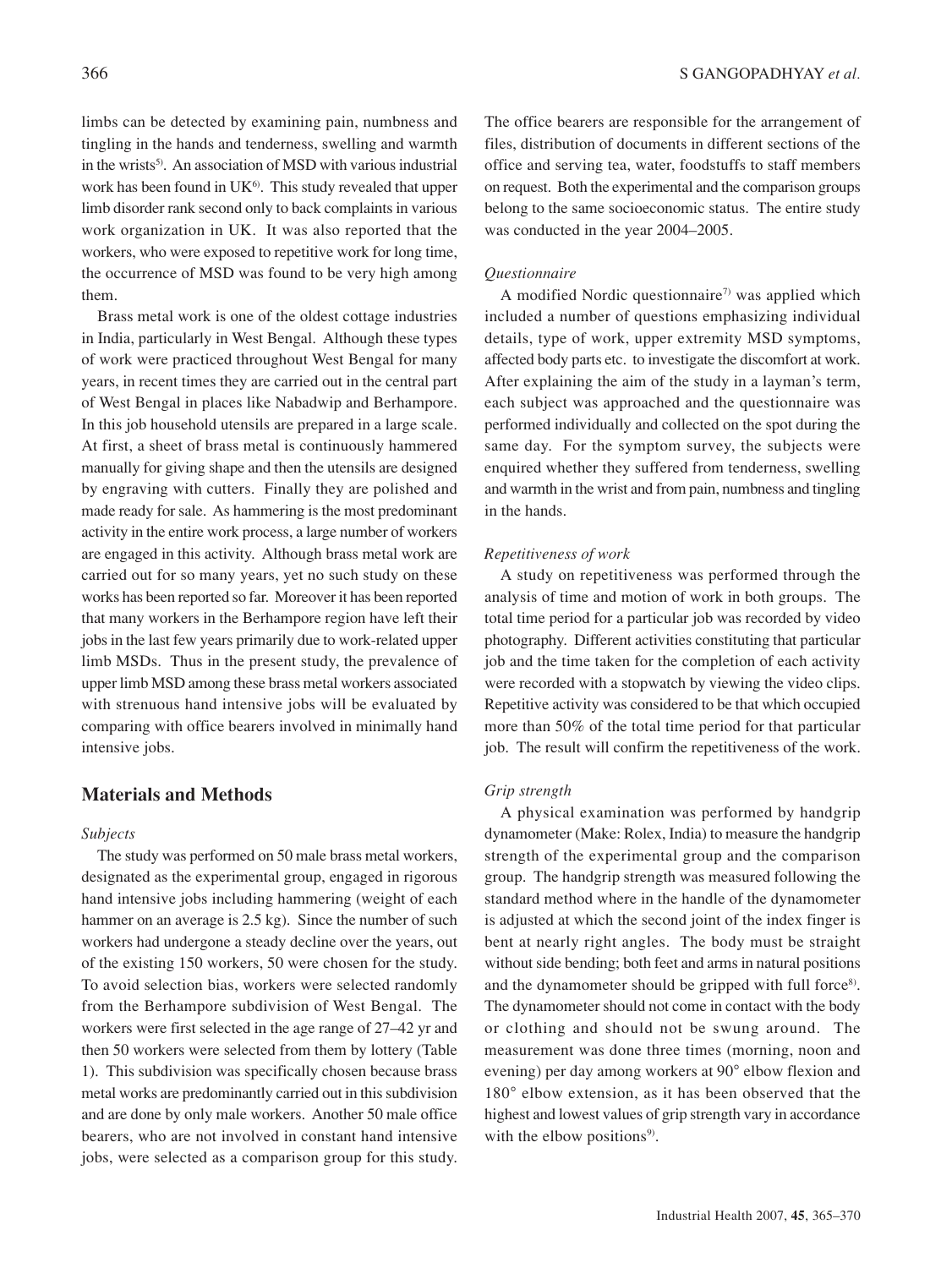| Variables                          | <b>Experimental Group</b> | Comparison Group  | Remarks         |  |
|------------------------------------|---------------------------|-------------------|-----------------|--|
|                                    | Mean $(SD)$               | Mean $(SD)$       | (p< 0.05)       |  |
| Age $(yr)$                         | 40.4 $(\pm 6.4)$          | $39.3~(\pm 4.1)$  | Not Significant |  |
| Height (cm)                        | $168.2 \ (\pm 11.2)$      | $167.0~(\pm 9.7)$ | Not Significant |  |
| Weight (kg)                        | 59.9 $(\pm 9.9)$          | 58.2 $(\pm 8.1)$  | Not Significant |  |
| Years of Experience                | $16.3~(\pm 8.1)$          | $15.8~(\pm 7.2)$  | Not Significant |  |
| Duration of work per day (h)       | $10.5~(\pm 2.1)$          | $8.0 \ (\pm 1.3)$ | Significant     |  |
| Duration of rest per day (h)       | $1.5~(\pm 1.0)$           | $1.0~(\pm 0)$     |                 |  |
| Number of working<br>days per week | 6                         | 6                 |                 |  |

#### **Table 1. Worker Demographics**

## *Statistical analysis*

Students *t* test was performed to find out whether there was any significant difference in between the parameters of the groups. A two-tail chi square test of independence was applied to determine whether there is any significant association between the parameters measured. The computed  $\chi^2$  was next compared with the critical  $\chi^2$  value for the chosen level of significance  $(p<0.05)^{10}$ .

#### **Results**

The mean values of age, physical parameters (height and weight) and the average years of experience of the subjects in the Experimental group and Comparison group are shown in Table 1. The workers of the experimental group had an average working experience of more than 16 yr, while the other group worked for more than 15 yr.

The daily work schedule including the mean duration of work and rest as well as the number of working days in a week is also represented in Table 1. It was observed that the subjects of both the groups work six days in a week. But the subjects of the experimental group worked  $10.5 \pm$ 2.1 h per day and got  $1.5 \pm 1.0$  h of rest per day, whereas the subjects of the comparison group worked  $8 \pm 1.3$  h and got rest for 1 h in a day.

In the experimental group, the repetitiveness of the main activity, i.e., hammering is observed. During a single work cycle of  $90.5 \pm 0.3$  s,  $72.5 \pm 0.4$  s is spent in the main activity (hammering) and the mean frequency of hammering in 72.5 s is found to be 121 times. The total hammering activity is performed for 8.4 h each day. On the other hand the main activities performed by the comparison group is less than 50% of the work cycle. This indicates that the comparison group performs non-repetitive activities in their daily work schedule.

Table 2 shows the association between discomfort and no discomfort among the subjects of the experimental and comparison groups. Discomfort of upper limb was significantly higher in the experimental group than in the comparison group.

In the Experimental group, 35 (70%) subjects felt discomfort in the hand, 31 (62%) suffered from discomfort in the wrist and 30 (60%) from discomfort in the fingers. The extreme part of the upper extremities that is the hand is found to be an effective zone for the Experimental group. Moreover 20 (40%) workers also suffered from discomfort in the shoulder region.

On the other hand the workers of the comparison group suffered negligibly from such discomfort (Table 3).

Among the workers of the experimental group suffering from discomfort in the hand, 40 (80%) workers felt pain, 20 (40%) of them suffered from tingling and 14 (28%) from numbness in their hands. Furthermore those who suffered from discomfort in the wrist, 30 (60%) workers complained of wrist swelling, 24 (48%) felt warmth and 12 (24%) of them reported of tenderness in the wrist (Table 3).

From Table 4 it is observed that there exists a significance difference in handgrip strength measured at 90° elbow flexion and 180° elbow extension between the subjects of both the groups. The comparison group had significantly higher handgrip strength than the experimental group.

Figure 1 represents the upper limb discomfort feeling of the workers of both the groups. It is observed that out of the 40 workers (80%) of experimental group suffering from discomfort feeling, 48% suffered during work and 32% suffered during rest. Among the 80% workers suffering from discomfort, 20% felt discomfort throughout the day.

#### **Discussion**

The results of this study revealed that the brass metal workers (experimental group) are engaged in rigorous hand intensive jobs for many years, whereas the office bearers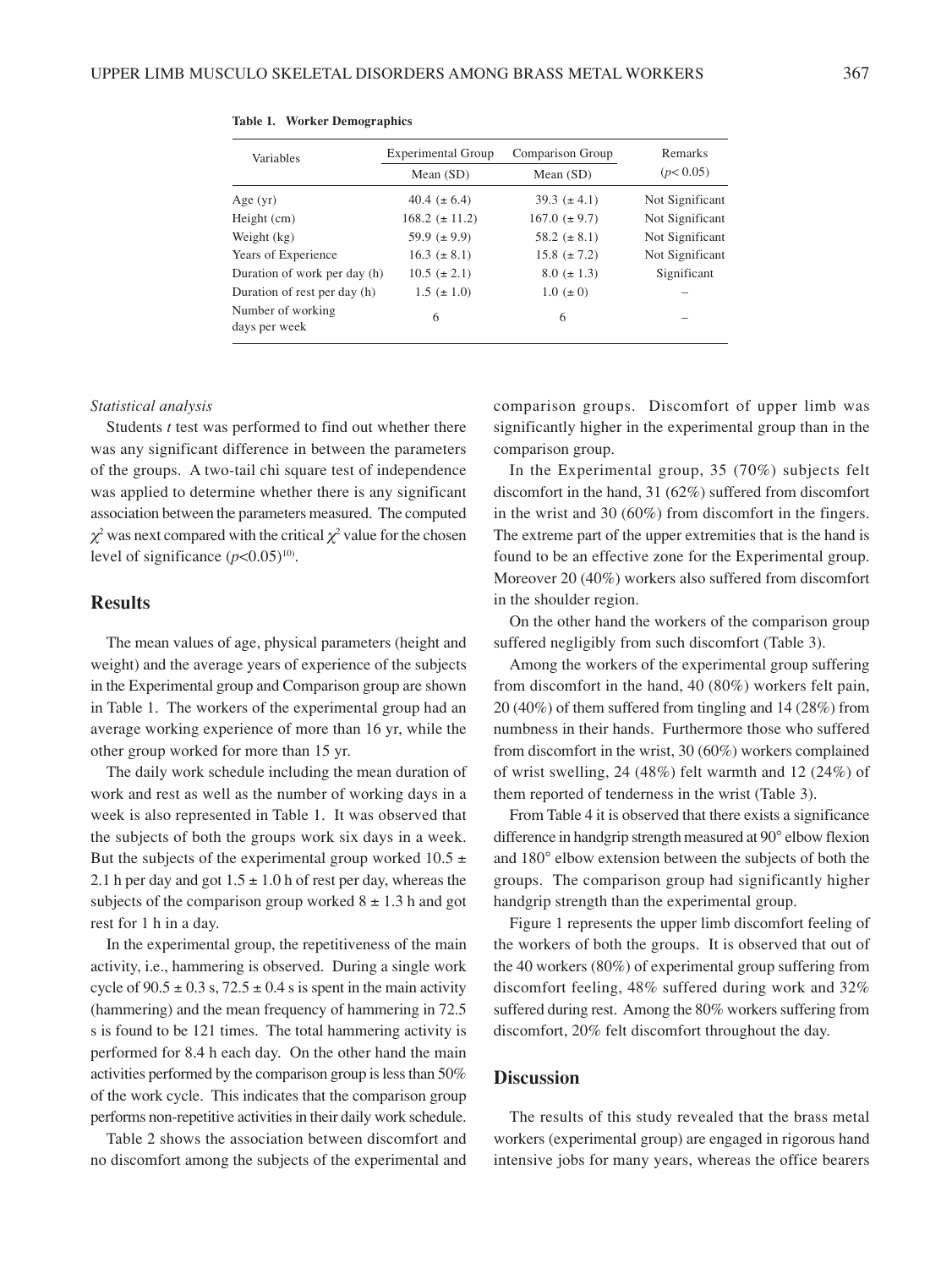| <b>Study Groups</b>       | Discomfort | No Discomfort | $\chi^2$<br>Values | Remarks     |
|---------------------------|------------|---------------|--------------------|-------------|
| <b>Experimental Group</b> | 40         | 10            | 43.7               | Significant |
| Comparison Group          |            | 43            |                    | (p<0.001)   |

**Table 2. Associations of upper limb discomfort between the experimental group and the comparison group**

**Table 3. Symptoms of upper limb MSD in the experimental group and the comparison group**

| Discomfort at the Upper Limb        |                   | <b>Study Groups</b> |                  |  |  |
|-------------------------------------|-------------------|---------------------|------------------|--|--|
|                                     |                   | Experimental Group  | Comparison Group |  |  |
|                                     | Shoulder          | $20(40\%)$          | $0(0\%)$         |  |  |
| <b>Body Parts</b>                   | Hand              | $35(70\%)$          | $5(10\%)$        |  |  |
|                                     | Wrist             | $31(62\%)$          | 2(4%)            |  |  |
|                                     | Fingers           | $30(60\%)$          | $0(0\%)$         |  |  |
| Type of Discomfort<br>Felt in Hand  | Pain              | 40 $(80\%)$         | $5(10\%)$        |  |  |
|                                     | Tingling          | $20(40\%)$          | $0(0\%)$         |  |  |
|                                     | <b>Numbness</b>   | 14 (28%)            | $0(0\%)$         |  |  |
| Type of Discomfort<br>Felt in Wrist | Swelling          | $30(60\%)$          | $0(0\%)$         |  |  |
|                                     | Warmth            | 24 (48%)            | $0(0\%)$         |  |  |
|                                     | <b>Tenderness</b> | 12(24%)             | $0(0\%)$         |  |  |

**Table 4. Relationships between handgrip strength (in kg) of the subjects in the experimental and comparison groups**

| Handgrip Strength                    |                            | <b>Experimental Group</b><br>Mean $(SD)$            |                 | Comparison Group<br>Mean $(SD)$                      |                 | t<br>value | Remarks                   |
|--------------------------------------|----------------------------|-----------------------------------------------------|-----------------|------------------------------------------------------|-----------------|------------|---------------------------|
| At 90°<br>elbow<br>flexion           | Morning<br>Noon<br>Evening | $42 (\pm 2.8)$<br>41 ( $\pm$ 3.0)<br>$40 (\pm 2.4)$ | 41 ( $\pm$ 2.9) | 44 ( $\pm$ 2.8)<br>43 $(\pm 2.7)$<br>42 ( $\pm$ 3.0) | 43 ( $\pm$ 3.4) | 4.8        | Significant<br>(p< 0.001) |
| At $180^\circ$<br>elbow<br>extension | Morning<br>Noon<br>Evening | $39 (\pm 3.1)$<br>$38 (\pm 2.4)$<br>$37 (\pm 2.8)$  | $38 (\pm 2.1)$  | 42 ( $\pm$ 2.4)<br>41 ( $\pm$ 2.5)<br>$40 (\pm 2.3)$ | 41 ( $\pm$ 2.3) | 8.8        | Significant<br>(p< 0.001) |

(comparison group) are not involved in such type of work. There was no significant difference in the physical parameters (height and weight) measured between the groups. Apart from these there was also no significant difference in the other parameters as mentioned in Table 1, except duration of work per day.

According to Silverstein *et al.*11) an activity is said to be repetitive if 50% of the work cycle involves similar motion patterns. This criterion of repetitiveness was satisfied in this study wherein the hammering activity covers 72.5 s, which is  $80.1\%$  of the work cycle of 90.5 s. Thus high repetitiveness may be regarded as a causative factor for the development of MSD in upper limbs.

It is found that all the workers (Experimental group) had some sort of discomfort feeling in the upper limbs of their body as depicted in Fig. 1. The figure also showed that although the workers of the experimental group felt discomfort throughout the day, a greater percentage suffered more during work than during rest. Thus it can be assumed that the job done by the brass metal workers is extremely intense and as a consequence the feeling of discomfort not only prevails during their work but also persists during their rest periods. On the contrary the workers of the comparison group hardly suffered from any such problems. This result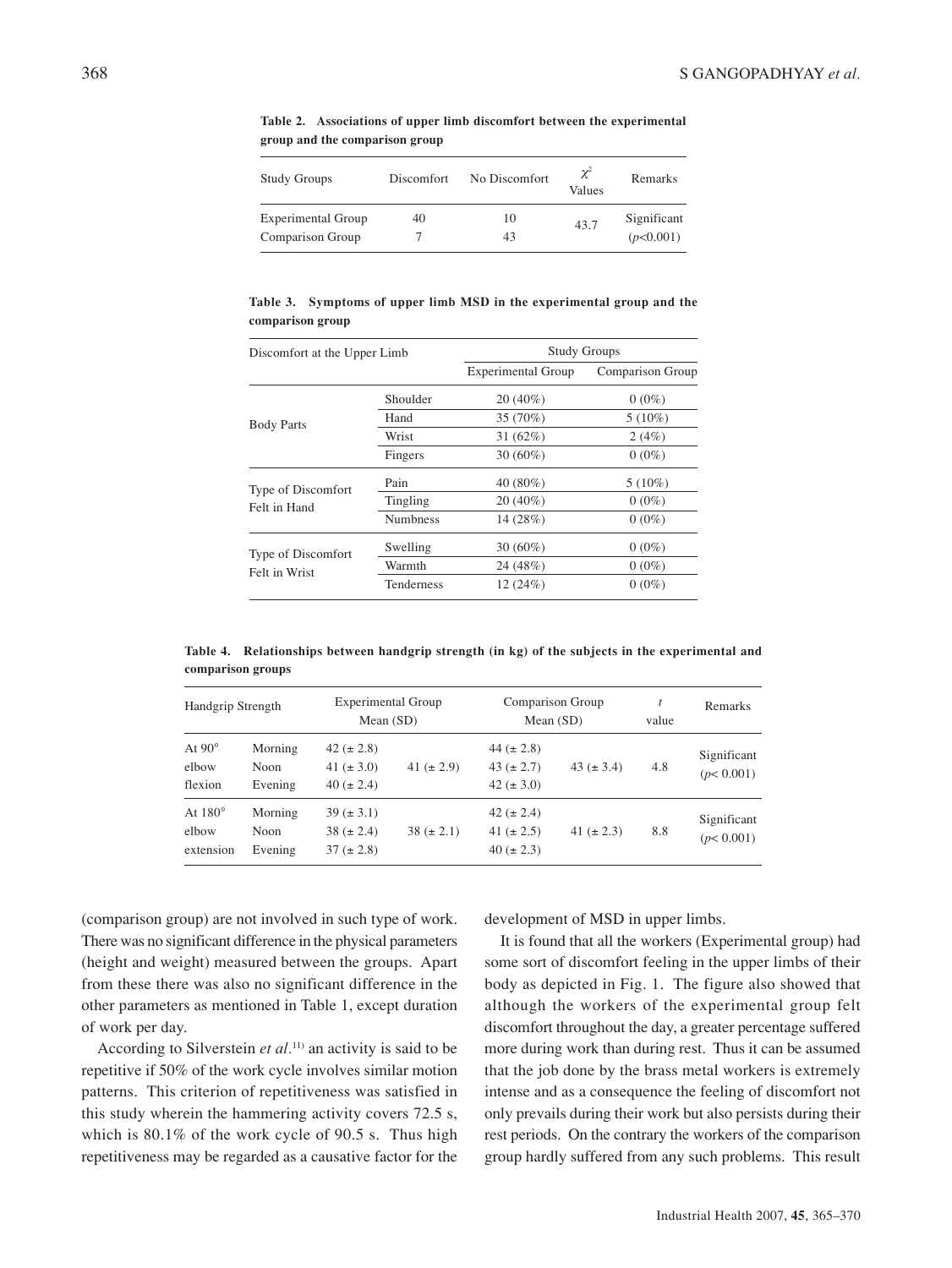

**Fig. 1. Self-reported upper limb discomfort in the experimental group and the comparison group.**

suggests that highly strenuous hand intensive jobs for prolonged period (10.5 h a day) may have lead to the development of musculo skeletal disorders among the brass metal workers as indicated from the reported discomfort feeling.

From the statistical analysis it is evident that there is a significant association between positive and negative responses of discomfort feeling among the experimental and comparison groups. This suggests that the brass metal workers engaged in hand intensive activities have to perform strenuous tasks repeatedly throughout the day, suffered the most, where as the workers of control group performed comparatively less strenuous activity and suffered less.

It is also evident from the results that the subjects of the experimental group suffered from discomfort in the upper extremities, primarily involving the hand (70%), wrist (62%), fingers (60%) and shoulder (40%). As the workers mostly perform the hammering activity below their shoulder level, so the shoulder region may have been least affected. This finding further establishes the fact that the tasks performed by the brass metal workers involve repetitive acceleration of hands with a heavy hammer over sustained period of time.

On the other hand the workers of the comparison group suffered negligibly from such discomfort feeling suggesting that they perform minimum hand intensive jobs.

It has already been reported<sup>5)</sup> that by examining pain, numbness and tingling in the hands and tenderness, swelling and warmth in the wrists, the prevalence of MSD can be detected. A similar result is also obtained in this study wherein most of the brass metal workers (80%) felt pain in the hands, followed by tingling sensation (40%) and numbness (28%) in the hands. These workers also reported of swelling (60%), warmth (48%) and tenderness (24%) in their wrists. Thus

it can be said that many of the workers of the experimental group may be suffering from MSD. But the workers of the comparison group hardly suffer from any of these problems. Therefore it is evident that the office bearers may suffer from MSD affecting different body parts but are less likely to suffer from upper limb MSD.

The handgrip strength of the workers of both groups was measured at 90° elbow flexion and 180° elbow extension. A significant difference in handgrip strength at both positions was observed between the subjects of both the groups. The comparison group had significantly higher handgrip strength than the experimental group. This result corroborates with the work of Alperovitch-Najenson *et al.*12) and suggests that the brass metal workers, constantly engaged in hand intensive jobs, are likely to suffer from upper limb MSD. Therefore all the results when aggregated together provide a fairly clear indication of the fact that the brass metal workers are liable to suffer from MSD of the upper limb.

From this study it can be concluded that brass metal workers are constantly engaged in highly repetitive hand intensive jobs and by performing such strenuous jobs for several years, they suffer from discomfort feeling at the upper extremities like the hands, wrists, fingers and shoulder region. The feeling is aggravated with prolonged work, followed by a decrease in the handgrip strength and inability in grasping objects. All these factors consequently may lead to the development of MSD at the upper limbs of the brass metal workers.

With a progressive decline in the number of brass mental workers, there has been a significant shrinkage in the geographical area where these works are practiced. Thus, after considering the situation, the authors were compelled to perform this study among limited number of people. Had